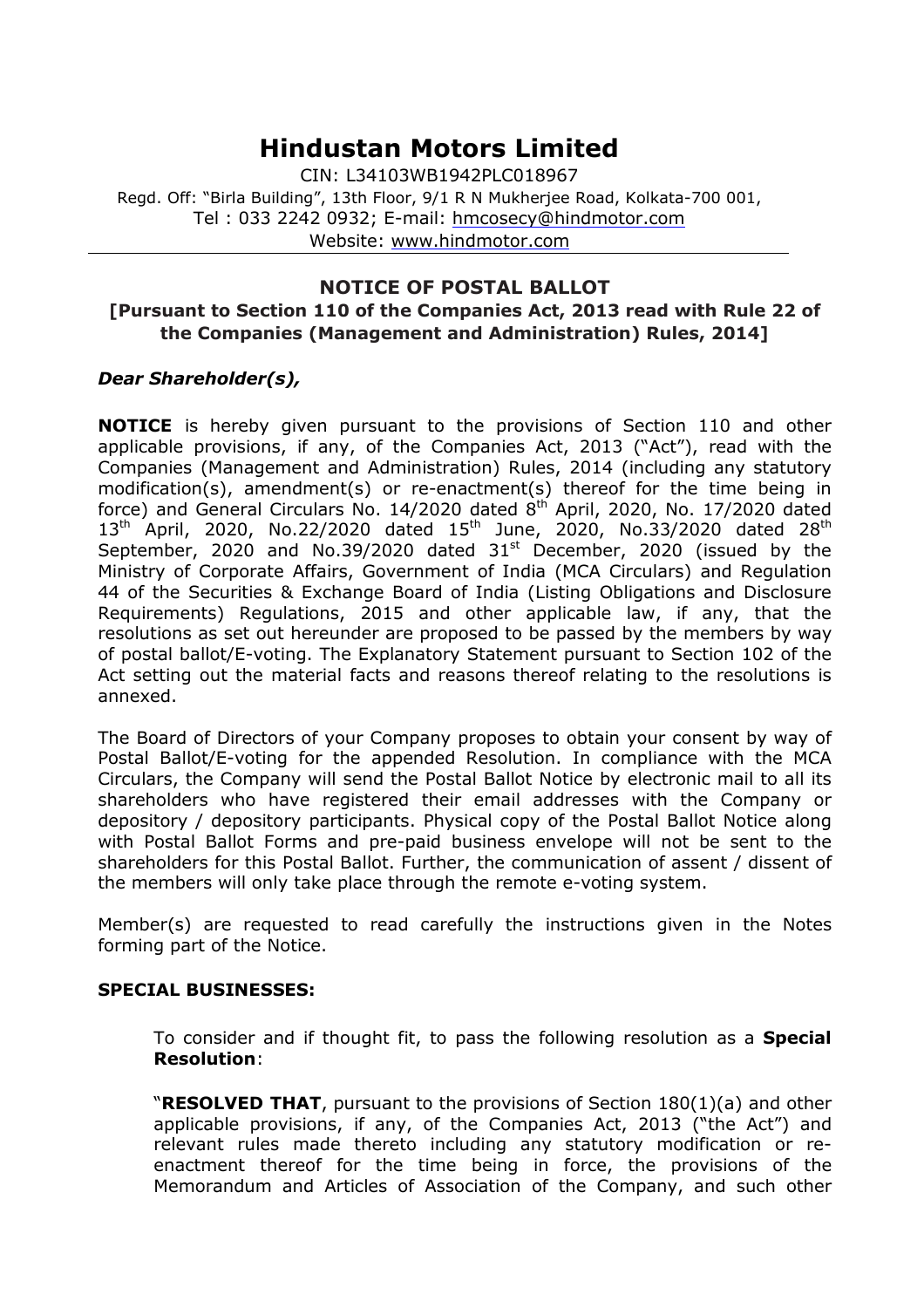approvals, consents and permissions to the extent applicable and necessary, the consent of the shareholders of the Company, be and is hereby accorded to the Board of Directors of the Company (hereinafter referred as the "Board"), to sell, lease or otherwise dispose of the whole or substantially the whole of (1) Uttarpara Plant, situated at Hindmotor, Uttarpara in the District of Hooghly in the State of West Bengal and (2) Pithampur Plant, situated at Pithampur, Sector III, Sagore 454774 in District Dhar in the State of Madhya Pradesh, as a going concern or in any manner as the Board may deem fit for the best interest of the Company and all agreements, deed of Assignment/conveyance, instruments or documents executed or to be executed and all acts necessary in terms of this resolution done or required to be done by the Company or the Board, be and are hereby approved, confirmed and ratified.

**RESOLVED FURTHER THAT** the Board be and is hereby authorised to finalise and execute necessary documents, deeds, undertaking, agreements and to do all such other acts, deeds, matters and things as may be deemed necessary and/or expedient to give effect to the above resolution and resolve any questions, difficulties or doubts that may arise in this regard as they may in their absolute discretion deem fit in the interest of the Company.

RESOLVED FURTHER THAT the Board be and is hereby authorized to delegate all or any of the powers herein conferred by this resolution, to any Director(s) or any other officer(s)/authorized representative(s) of the Company to give effect to the aforesaid resolution."

> **By Order of the Board For Hindustan Motors Limited** Sd/-

> > **Vishakha Gupta Company Secretary M. No. 54948**

**Place: Kolkata Date: 25th February, 2021**

### **Notes:**

- 1. The explanatory statement pursuant to Section 102 of the Act stating all material facts and the reasons for the proposals is annexed herewith.
- 2. The Board of Directors has appointed Mr. Anjan Kumar Roy, FCS, Company Secretary in practice as a Scrutinizer to scrutinize the postal ballot process in a fair and transparent manner.
- 3. The Notice is being sent to/published/displayed for all the Members, whose names appear in the Register of Members as on the cut-off date fixed on **26th February, 2021.**
- 4. In terms of Sections 108, 110 and other applicable provisions of the Companies Act, 2013, as amended, read together with the Companies (Management and Administration) Rules, 2014 and in compliance with Regulation 44 of the SEBI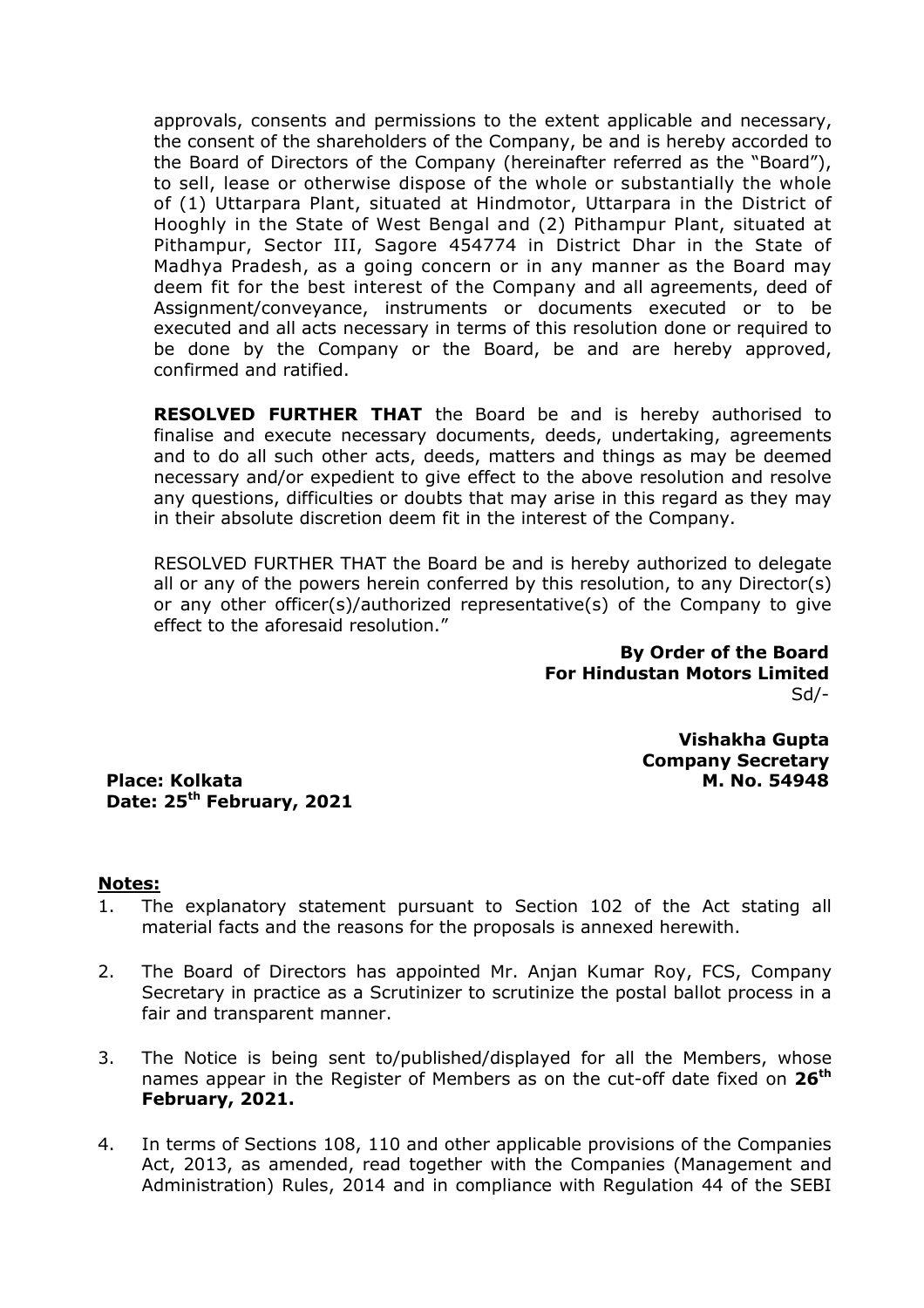(Listing Obligations and Disclosure Requirements) Regulations, 2015 as amended from time to time, the Company is pleased to offer remote e-voting facility to all its members. The Company has appointed KFin Technologies Private Limited for facilitating e-voting to enable the members to cast their votes electronically (hereinafter referred to as the "Remote e-voting").

- 5. Voting rights shall be reckoned on the paid-up value of the shares registered in the names of the Members as on **26th February, 2021 (cut-off date)**. Only those Members whose names are recorded in the Register of Members of the Company or in the Register of Beneficial Owners maintained by the Depositories as on the cut-off date will be entitled to cast their votes. A person who is not a Member as on the cut-off date should accordingly treat this notice for information purposes only.
- 6. On account of threat posed by COVID-19 and in terms of the MCA Circulars, the Company will send Postal Ballot Notice in electronic form only and hard copy of Postal Ballot Notice along with Postal Ballot Forms and pre-paid business envelope will not be sent to the shareholders for this Postal Ballot. Accordingly, the communication of the assent or dissent of the members would take place through the remote e-voting system only. Therefore, those shareholders who have not yet registered their email address are requested to get their email addresses registered by following the procedure given below:
	- a. In light of the MCA Circulars, shareholders who have not registered their email address and in consequence could not receive the e-voting notice may temporarily get their email registered by contacting or writing a mail to Mr. D. Suresh Babu, KFin Technologies Private Limited, Registrar & Share Transfer Agent, at the **Email id - [Einward.ris@kfintech.com](mailto:Einward.ris@kfintech.com)***/***Contact No.040-67162222** or Mrs. Vishakha Gupta, Company Secretary at the email id – [hmcosecy@hindmotor.com.](mailto:hmcosecy@hindmotor.com) Post successful registration of the email, the shareholder would get soft copy of the Notice and the procedure for e-voting along with the User ID and the Password to enable e-voting for this Postal Ballot. In case of any queries, shareholder may write to **[Einward.ris@kfintech.com](mailto:Einward.ris@kfintech.com)** or **[hmcosecy@hindmotor.com](mailto:hmcosecy@hindmotor.com.)**.
	- b. It is clarified that for permanent registration of email address, the shareholders are however requested to register their email address, in respect of electronic holdings with the Depository through the concerned Depository Participants and in respect of physical holdings with the Company's Registrar and Share Transfer Agent, KFin Technologies Private Limited, by following due procedure.
	- c. Those shareholders who have already registered their email address are requested to keep their email addresses validated with their Depository Participants/the Company's Registrar and Share Transfer Agent, KFin Technologies Private Limited to enable servicing of notices/documents/ Annual Reports electronically to their email address.
- 7. The Resolutions, if passed by requisite majority, will be deemed to be passed on the last date specified for receipt of e-voting, i.e., 4 **th April, 2021** in terms of the Secretarial Standards on General Meeting (SS2) issued by the Institute of Company Secretaries of India.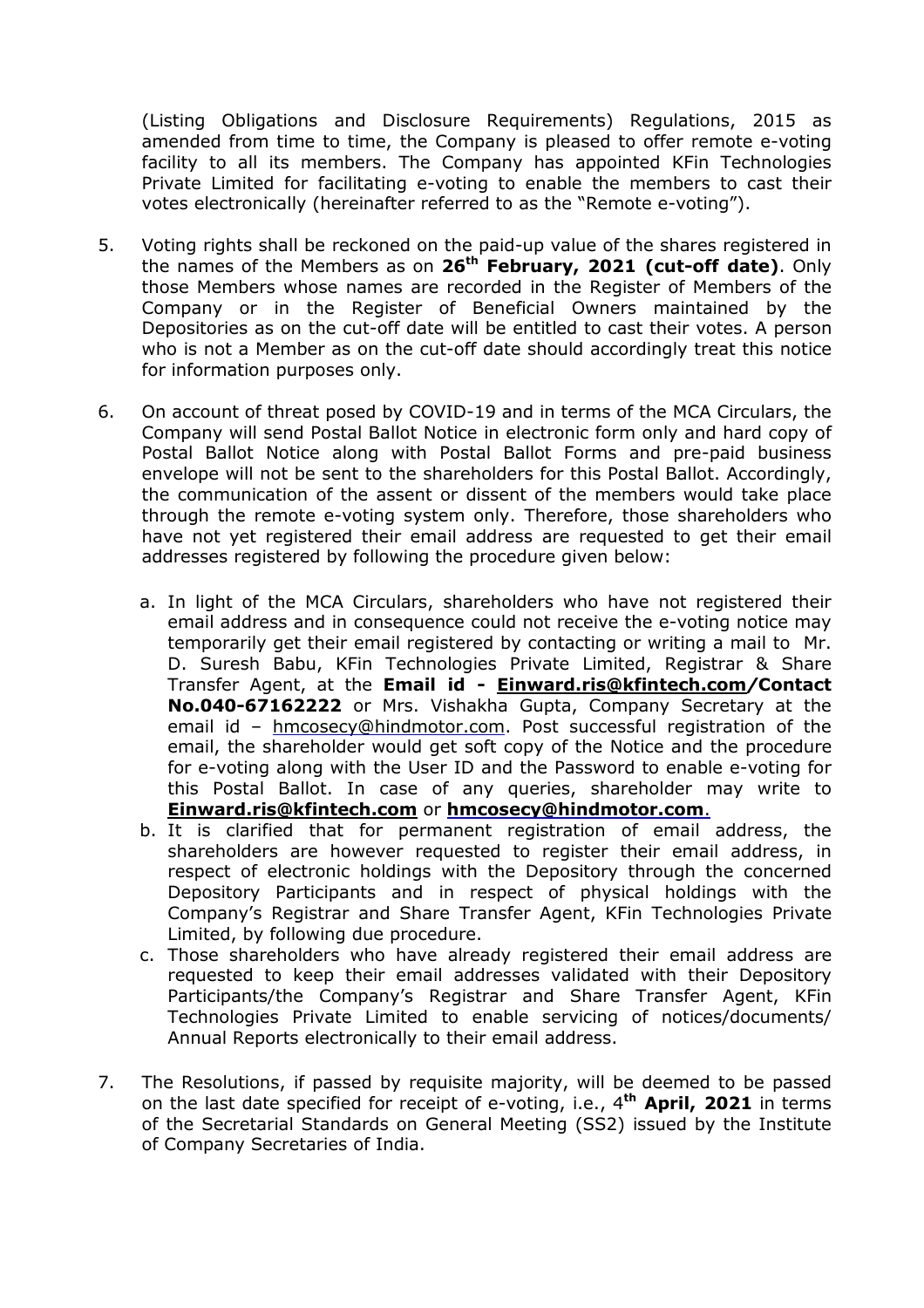- 8. The Scrutinizer will submit his report after completion of the scrutiny and the results of the postal ballot will be posted on the Company's website www.hindmotor.com, besides communicating to the stock exchanges on which the shares of the Company are listed on 7 **th April, 2021**.
- 9. Members may also note that the Notice of Postal Ballot will be available on the Company's website, [www.hindmotor.com](http://www.hindmotor.com/)

#### Remote Voting through electronic means

In terms of the provisions of section 108 of the Act, read with rule 20 of the Companies (Management and Administration) Rules, 2014 as amended (hereinafter called 'the Rules' for the purpose of this section of the Notice) and Regulation 44 of the Listing Regulations, the Company is providing facility of remote e-voting facility to exercise votes on the items of business given in the Notice through electronic voting system, to members holding shares as on 26<sup>th</sup> February, 2021, being the cutoff date fixed for determining voting rights of members, entitled to participate in the remote e-voting process, through the e-voting platform provided by KFin Technologies Private Limited. Person who is not a member as on the cut-off date should treat this Notice for information purposes only.

The details of the process and manner for remote e-voting are given below:

- i.Initial password is provided in the body of the email.
- ii.Open your web brower during the voting period and navigate to 'https://evoting.kfintech.com/
- iii.Enter the login credentials i.e. User ID and password mentioned in your email. Your Folio No./DP ID Client ID will be your User ID. However, if you are already registered with KFin Technologies Private Limited for e-voting, you can use your existing User ID and password for casting your votes.
- iv.After entering the details appropriately, click on LOGIN.
- v.You will reach the password change menu wherein you are required to mandatorily change your password. The new password shall comprise of minimum 8 characters with at least one upper case (A-Z), one lower case (az), one numeric value (0-9) and a special character ( $\mathcal{Q}, \#$ , \$, etc.). It is strongly recommended not to share your password with any other person and take utmost care to keep your password confidential.
- vi.You need to login again with the new credentials.
- vii.On successful login, the system will prompt you to select the EVENT i.e. Hindustan Motors Limited.
- viii.On the voting page, the number of shares (which represents the number of votes) held by you as on the cut-off date will appear. If you desire to cast all the votes assenting/dissenting to the resolution, enter all shares and click 'FOR'/'AGAINST' as the case may be or partially in 'FOR' and partially in 'AGAINST', but the total number in 'FOR' and/or 'AGAINST' taken together should not exceed your total shareholding as on the cut-off date. You may also choose the option 'ABSTAIN' and the shares held will not be counted under either head.

ix.Members holding multiple folios/demat accounts shall choose the voting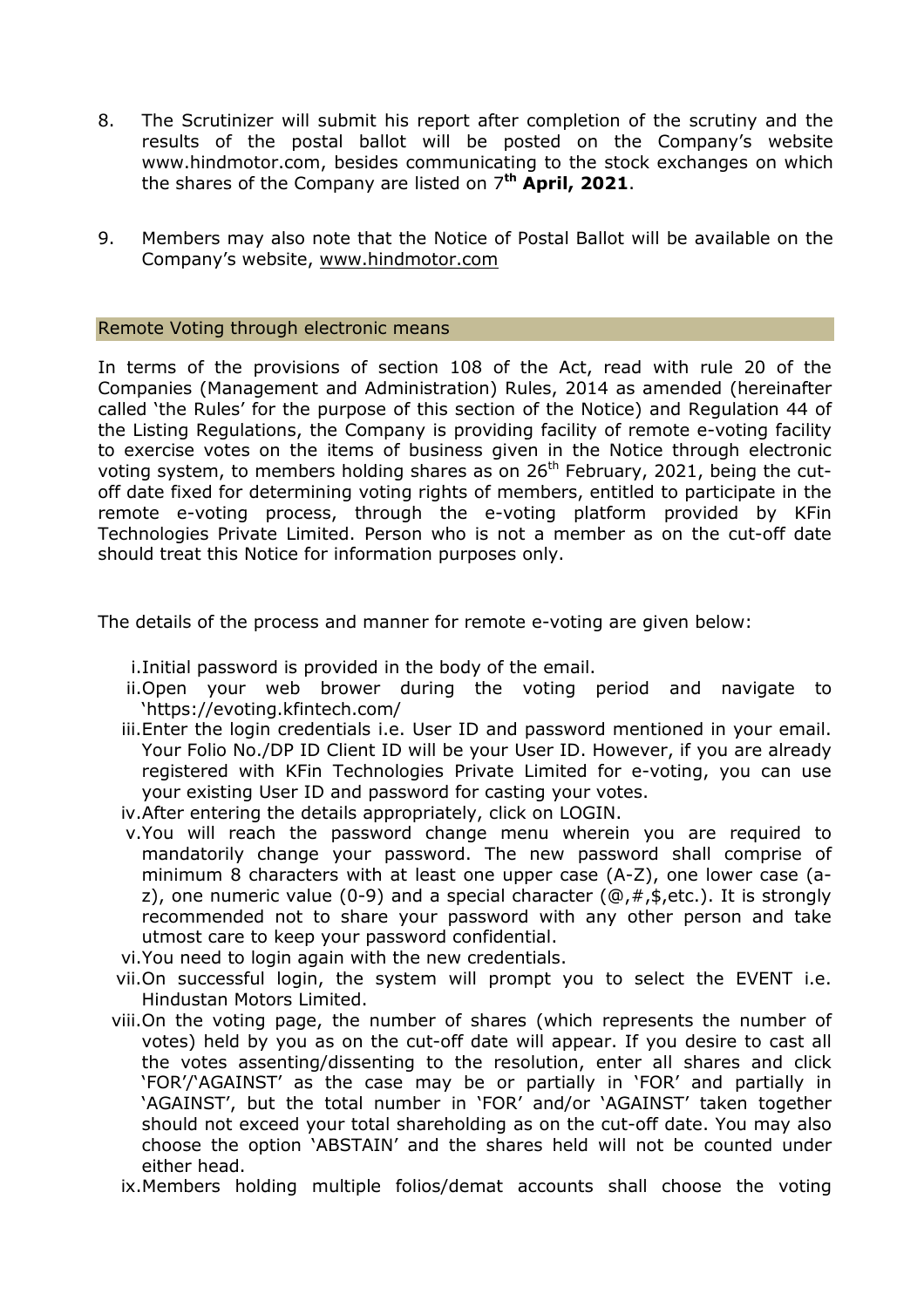process separately for each folio/demat account.

- x.Cast your votes by selecting an appropriate option and click on 'SUBMIT'. A confirmation box will be displayed. Click 'OK' to confirm, else 'CANCEL' to modify. Once you confirm, you will not be allowed to modify your vote subsequently. During the voting period, you can login multiple times till you have confirmed that you have voted on the resolution.
- xi.Corporate/institutional members (i.e. other than individuals, HUF, NRI, etc.) are required to send scanned image (PDF/JPG format) of certified true copy of relevant board resolution/authority letter etc. together with attested specimen signature of the duly authorised signatory(ies) who is/are authorised to vote, to the Scrutinizer through email at [akroyco@yahoo.co.in](mailto:akroyco@yahoo.co.in%20/anjanroy_2003@yahoo.co.in) [/anjanroy\\_2003@yahoo.co.in](mailto:akroyco@yahoo.co.in%20/anjanroy_2003@yahoo.co.in) and may also upload the same in the e-voting module in their login. The scanned image of the above documents should be in the naming format 'HML\_EVENT No.'
- xii. Members can cast their vote online from Friday, the 5<sup>th</sup> March, 2021 at 9.00 AM till Sunday, the 4<sup>th</sup> April, 2021 at 5.00 PM.
- xiii. Voting beyond the said date shall not be allowed and the remote e-voting facility shall be blocked.
- xiv.In case of any queries/grievances, you may refer the Frequently Asked Questions (FAQs) for Members and e-voting User Manual available at the 'download' section of [https://evoting.kfintech.com](https://evoting.kfintech.com/) or call KFin Technologies Private Limited on 1800 345 4001 (toll free).

## **EXPLANATORY STATEMENT PURSUANT TO SECTION 102 OF THE COMPANIES ACT, 2013**

The undertakings of the Company namely, (1) Uttarpara Plant, situated at Hindmotor, Uttarpara in the District of Hooghly in the State of West Bengal and (2) Pithampur Plant, situated at Pithampur, Sector III, Sagore 454774 in District Dhar in the State of Madhya Pradesh.

The Company was compelled to declare "suspension of work" at its Uttarpara Plant w.e.f.  $24<sup>th</sup>$  May, 2014 due to low productivity, growing indiscipline, shortage of funds and lack of demand for products and also declared "layoff" at its Pithampur Plant w.e.f. 4<sup>th</sup> December, 2014 due to lack of orders. The Company had been incurring expenses for safeguarding its assets, for payment to working employees, for doing statutory compliances and operating expenses. Further, as a result of continuous losses, the Company had huge outstanding liabilities which were increasing with time. In order to revive operation, the Company engaged in scouting for tie-up with potential investors/strategic partners who could introduce newer product portfolio in the market and infuse capital into the Company. This was taking time due to large work force, poor demand and slow pace of the revival of the economy. Therefore, in order to pay liabilities and expenses, it is proposed to sell whole or substantially the whole of (1) Uttarpara Plant and (2) Pithampur Plant of the Company (Undertaking) as a going concern or in any manner as the Board may deem fit for the best interest of the Company.

In terms of Section 180(1)(a) of the Companies Act, 2013 and Section 110 of the Companies Act, 2013 read with Rule 22 of the Companies (Management and Administrative) Rules, 2014, the sale, lease or disposal of undertakings requires approval of members by Special Resolution by way of postal ballot/E-voting.